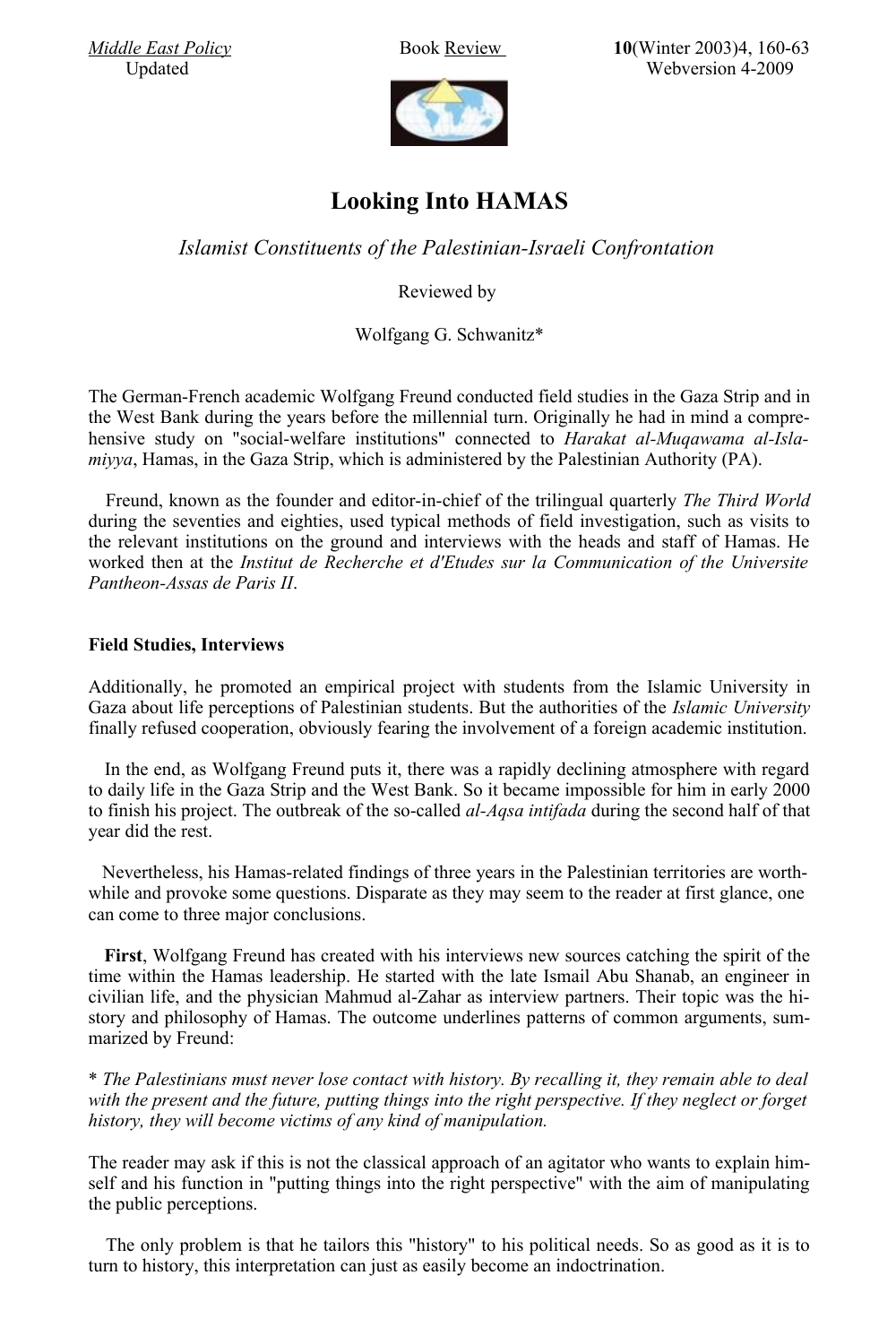\* *In the Ottoman Empire the whole region, Greater Syria, was an open space without borders. The system was accepted by everybody, since the Ottoman Empire was an Islamic entity. Things changed after World War I with the creation [by Britain and France] of nation states such as Iraq, Transjordan, Lebanon and Syria. Behind the scenes was the Zionist project masterminded by Britain via the Balfour Declaration in 1917.* 

True, many Muslims have the feeling of having lost something, a greater Islamic unity and civilization, which the Ottoman Empire used to be. Whatever the shortcomings of the Ottomans, there were no artificial frontiers in the region, only one government with a set of commonly accepted guidelines. Even more, this loss illustrates the impression of having been outmaneuvered by great powers with their nation states and secretly by a hidden Zionist project. Thus, Hamas leaders show no deep insight into world history nor the slightest understanding of national aspirations in the European sense of the word. How could they? They move in a pre-scientific field that provides fruitful soil for conspiracy theories. Their approach is a tool in the political fight for galvanizing their people.

\* *The Jews are everywhere in the world. They control everything and continue to manipulate the present and future of humanity. They are always a Trojan Horse to their country of residence and work in favor of corruption. The Russian immigration to Israel reveals this, since a third of the immigrants are basically non-Jews.* 

With these words of both Islamists, Freund tells us how deeply rooted are the contents of "The Protocols of the Elders of Zion." Of course, outstanding Arab politicians and intellectuals have recently explained the forgery of the "Protocols." But it seems to have had almost no impact on the consciousness of the common woman and man. The "Protocols" are available in their Arab versions in many bookshops, and a TV series was made about them. [Rarely](http://www.trafoberlin.de/pdf-Neu/Amin al-Husaini and the Holocaust.pdf) has one mind-poisoner had more influence. The reader wonders about the state of enlightened mass influence in a region where people learn more about such falsifications than about world history.



 A Forgery: "Protocols," Volume II, Syria Damascus 1990, 2nd Edition

\* *No Arab state can accept Israel in the midst of the Middle East. The normalization with Israel remains artificial. Examples of this are Egypt and Jordan. All professional associations there refuse contacts with Israeli counterparts. Israel remains a "foreign element" in the region, which by definition is an Islamic entity. The crusaders maintained their occupation of the region for about 200 years but finally were defeated. Islam will do the same to the Zionists. Jews and Christians living as a minority within of Islamic rule could, on the other hand, be accepted. We combat Israel, not Jews. Al-Zahar gave the example of the Egyptian Copts, who have been living peacefully for 1,500 years under the Islamic Egyptian leadership.* 

These rough figures and the thinking that only the youngest religion of the big three should define the whole region lead the reader to the heart of the conflict. Hamas leaders show no acceptance of Israel at all, and every truce they accepted in their battle against an ancient element of the Middle Eastern fabric has been broken in order to consolidate their power. True, the cold peace between Arab countries and Israel is not encouraging. On the other hand, many Copts could tell a story of trouble. There is an ongoing struggle by the Egyptian elite to maintain the position of Copts as co-heirs of a great civilization. Where are learned Palestinians doing the same and confronting narrow-minded Islamists?